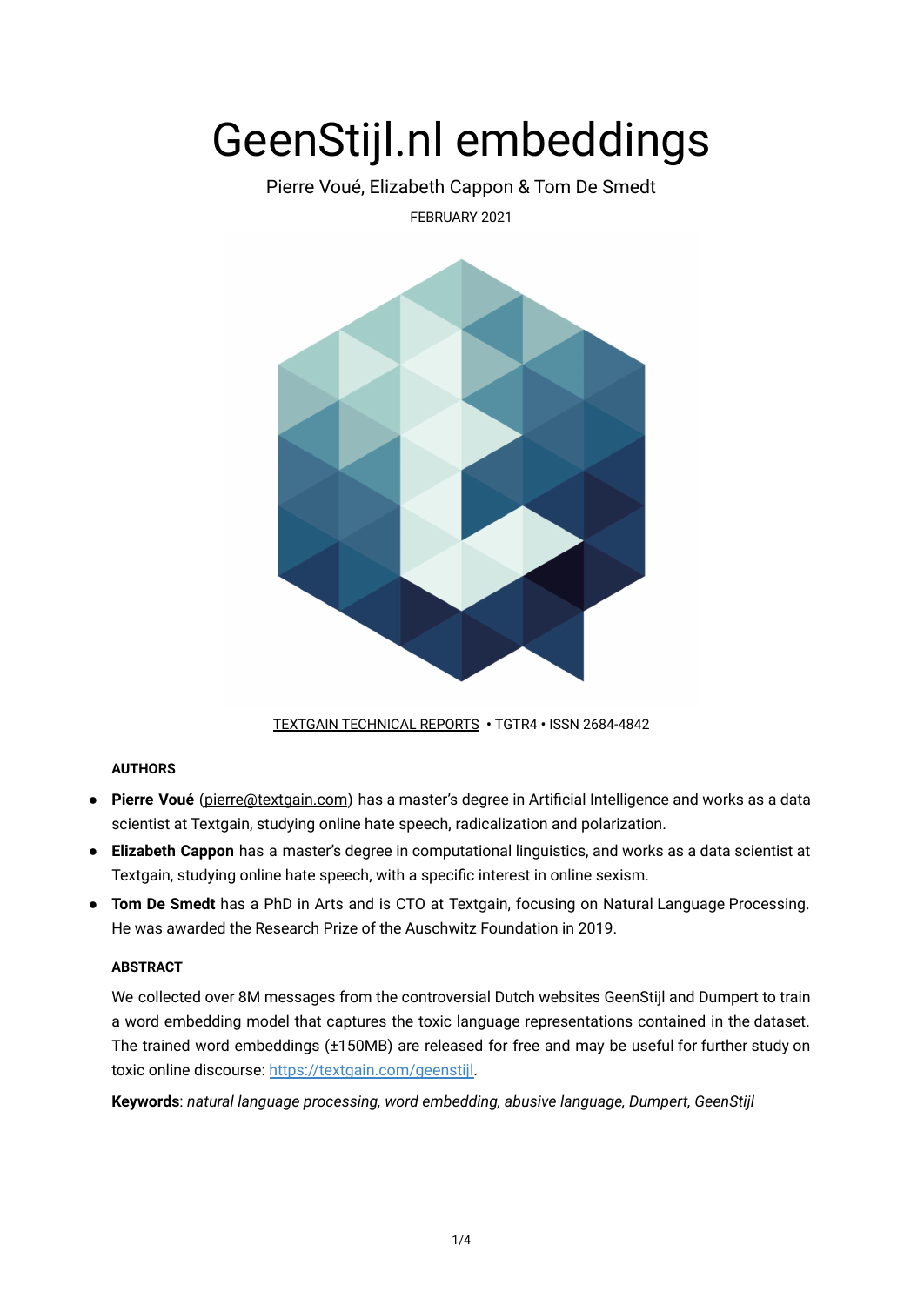#### **1 INTRODUCTION**

The growing presence of online hate speech and accompanying offline threats is an established fact (Europol, 2020), and Dutch-speaking communities are no exception (Brandsma, 2017). Besides the well-known mainstream social media platforms, more localized and typically less moderated websites also contribute to this phenomenon (Flew, Martin & Suzor, 2019). In continuation of a previous study on language representation on fringe platforms 4chan and 8chan (Voué, De Smedt, De Pauw, 2020), we collected data from two controversial Dutch websites and used it to train word embeddings. The objects of our study are the news blog [geenstijl.nl](https://www.geenstijl.nl/) (*geen stijl* meaning *no class* or *bad taste* in Dutch) and the video and image hosting platform [dumpert.nl,](https://www.dumpert.nl/) which is a GeenStijl spin-off (Holst, 2019).

The news blog GeenStijl was founded in 2003 as a right-wing counter-voice against the established media. The site is known for its controversial opinion pieces (usually published under a pseudonym) with an often inciting and derisive undertone. GeenStijl can be seen as a Dutch precursor to the many alternative news platforms that have appeared on social media and in blogs in recent times. Over the years, it has attracted an active and often toxic community of commenters who are known for their creative slang. The community refers to itself as *reaguurders*, a contraction of the verb *reageren* (to react) and the adjective *guur* (grim). Such neologisms have gained popularity to the point that they eventually were included in the leading dictionary of the Dutch language; the Van Dale. <sup>1</sup> GeenStijl and its toxic idioms have been the subject of frequent criticism. For example, the codeword *Finnen* (Finns) is used to make racist statements about Moroccans without directly referring to Moroccans. $^{\text{2}}$ 

In 2017, over 100 female journalists called on advertisers to boycott GeenStijl because of the rampant sexist content in the comment section, in particular after the site ran a poll asking the commenters "if they would fuck" Dutch journalist Loes Reijmer.<sup>3</sup> This led to parent company Mediahuis divesting the provocative website. <sup>4</sup> GeenStijl has continued independently and continues to exist to this day.

## **2 METHODS AND MATERIALS**

Using data collection algorithms written in Python,<sup>5</sup> we collected 1.1M comments from GeenStijl and 7M comments from Dumpert, ranging respectively from May 2003 until June 2020 and May 2014 until June 2020. The corpus can be reconstructed upon motivated request.

These comments were used as training material to create word embeddings. Word embeddings, and the algorithms developed to produce them, are a well-known topic of research in Machine Learning (ML), a field of Artificial Intelligence (AI). Word embeddings are numerical representations (vectors) of words, derived from the context (i.e., other surrounding words) in which these words are observed. Using large datasets, we can obtain word vectors by counting word frequencies and the frequency at which they co-occur with other words. Under the assumption that words occurring in a similar context have related meanings, such vectors can then be compared with each other, thereby comparing their underlying representations in a given dataset. In the context of hate speech, this approach allows for the discovery of previously unknown toxic expressions by querying the model with known words.

<sup>1</sup> https://www.geenstijl.nl/3956951/reaguurders\_u\_staat\_eindelijk

<sup>2</sup> https://www.geenstijl.nl/2262001/finnen\_waar\_komen\_ze\_vandaan

<sup>3</sup> https://www.demorgen.be/nieuws/marktwaarde-van-seksisme-daalt~b13ed4f5

<sup>4</sup> https://www.tijd.be/ondernemen/media-marketing/mediahuis-stoot-geenstijl-af/10048275.html

<sup>5</sup> https://github.com/textgain/grasp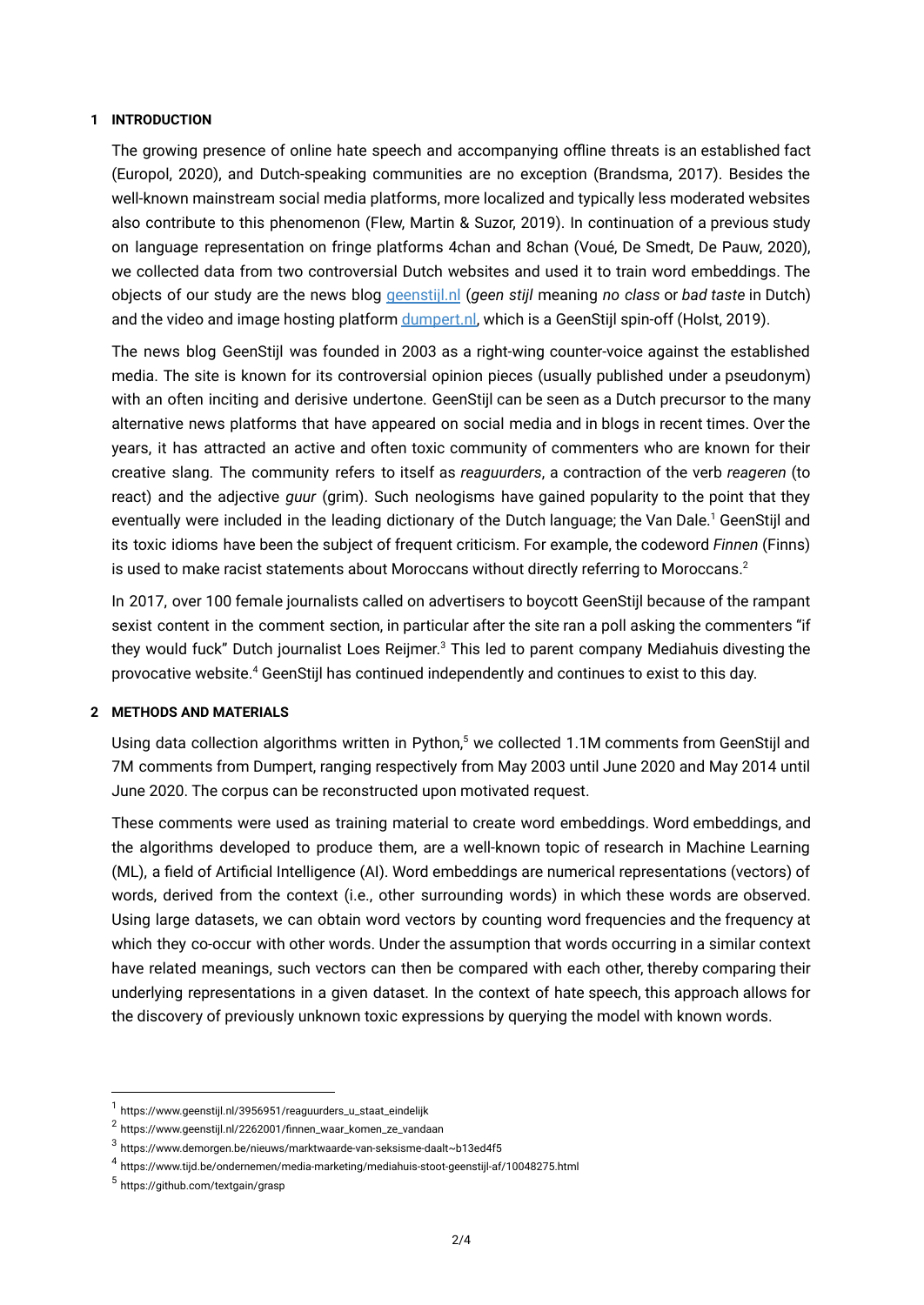To train our model, we used the Python library gensim (Mikolov et al., 2013), and more specifically its two main algorithms: CBOW (Continuous Bag of Words) and skipgram. In brief, the difference between both is that CBOW will predict a word by its surrounding words, while skipgram predicts the context from a given word. CBOW is slightly more accurate for more frequent words, while skipgram performs well on rarer words. We trained both models, each generating word vectors of size 100 from a window of 7 context words, where each target word had to occur at least 15 times in the dataset to be included. The CBOW model is available for free.

## **3 RESULTS**

The obtained representational models can be used to examine known trends or to discover new ones. For example, we can explore associations with the pejorative prefix *deug-* (e.g., *deugers*, *deugmensen*; *do-gooders*) by querying the model for the 10 most related words.

The top 10 words related to *deuger* are shown with their associated cosine similarity, which can be understood as a "relatedness score" from 0.0 (totally unrelated) to 1.0 (entirely similar). This exposes expressions like *sjw* (*social justice warrior*), *activist*, *politically correct*, and *dumb left-wing*, which might be telling of the ideological mindset of GeenStijl reaguurders:

|      | <b>CBOW</b>        |      | <b>SKIP GRAM</b>  |
|------|--------------------|------|-------------------|
| 0.61 | sjw                | 0.70 | gutmensch         |
| 0.59 | policor            | 0.70 | policor           |
| 0.59 | linkse             | 0.68 | linkse            |
| 0.59 | linksche           | 0.67 | politiek correcte |
| 0.59 | goedmensch         | 0.67 | siw               |
| 0.57 | linksche gutmensch | 0.67 | linksche          |
| 0.57 | gutmensch          | 0.65 | deugen            |
| 0.56 | politiek correcte  | 0.64 | moralistische     |
| 0.56 | extreem linkse     | 0.63 | activistisch      |
| 0.55 | domlinkse          | 0.62 | deugmensen        |

Words and word combinations discovered using the models can then be used to for example analyze other social media, expanding the corpus, iteratively discovering yet more words to train more robust models. To give an example, querying Twitter for *deugmensen* yields the following (removed) tweet:

"OK [#](https://twitter.com/hashtag/DeugEiser?src=hashtag_click)deugeiser. 4e categorie der #deugmensen naast #deugpronker #deugdrammer en #deugdreiger of #deugeisen #deugdrammen #deugpronken #deugdreigen. Deugmensen deugen niet. #woke".

This message contains new, unknown *deug-* compounds that we can use as search queries, to monitor how toxic language evolves or to expand the words embeddings. Essentially, models could update themselves with weak human supervision to stay on top of polarizing trends.